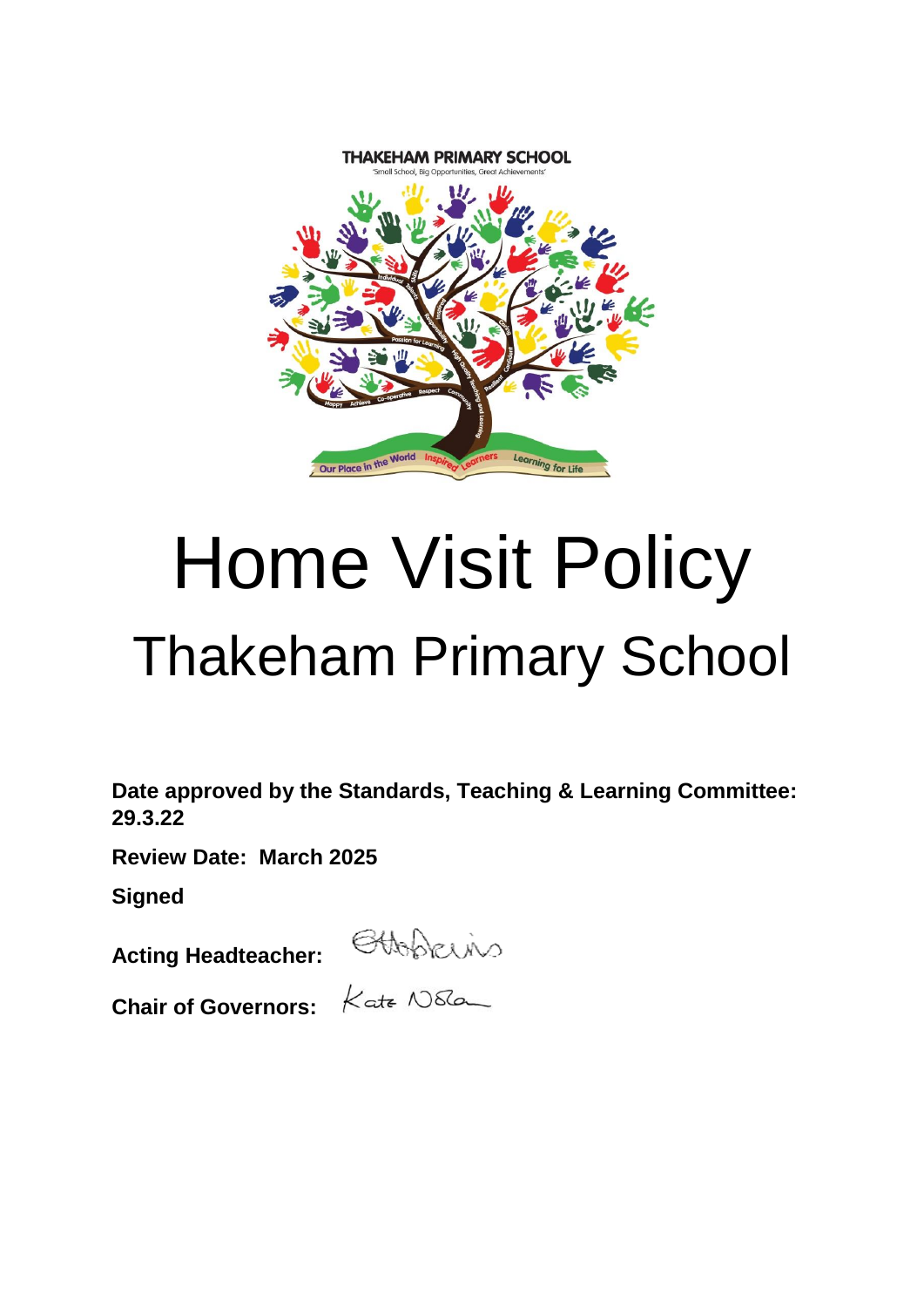Thakeham Primary recognises the importance of establishing a close relationship with families. Home visits are an important part of the transition process into school and a positive way to create a welcoming and supportive learning relationship with families so that all children are able to get the very best from their time at school.

This policy is designed to protect the safety of all parties carrying out home visits. Where home visits take place, the Home Visit Risk Assessment must be reviewed in advance. This will identify any concerns about potential risk and appropriate measures to be taken. If specific information is known about families, this should be added to the risk assessment.

## **Aim of Home Visits (EYFS and Attendance / Wellbeing or by request by a senior member of staff)**

Home visits are carried out by parties for a variety of reasons.

## **Early Years transition home visits**

 To meet the child and their family in their home environment and to establish a warm and caring relationship before the child starts school to ease the settling in period.

 To ensure that the child has met staff on familiar territory. This can help the child feel more confident about making the transition from home to school.

 To encourage families to share appropriate information about their child. This information will help us to get to know the child's needs, answer any questions and to plan an appropriate transition.

To share information about Thakeham Primary School and how we can support families.

### **Attendance and wellbeing visits**

- The aim of the home visit is to offer support for the family
- If appropriate, take set work from the teacher for the child.
- To carry out safeguarding concerns.
- To carry out parental requests as agreed by the head teacher.

### **Record keeping of visits**

• If notes / minutes are taken within a meeting, either with families or during conversations with a child, permission must be obtained beforehand from the adults and children. Those present at the meetings must be in agreement for notes to be taken before doing so. Before notes are taken, the meeting or conversation participants must be informed that these notes will be shared with the Head Teacher / DSL's. At the end of the conversations / meetings, the adults and/or children present are to read through the notes that have been taken or the notes should be read out. If in agreement with the notes that have been taken, the adults and children must then sign the notes. If the individual requests changes to be made to the notes, this must be completed upon closure of the conversation or meeting with the individual(s).

 If consent is not given to take notes during the conversation or meeting with the individual(s), notes should not be taken. The meeting or conversation participants must still be informed that the meeting or conversation content will be shared with the Head Teacher / DSL's.

Notes will stored appropriately following GDPR procedures.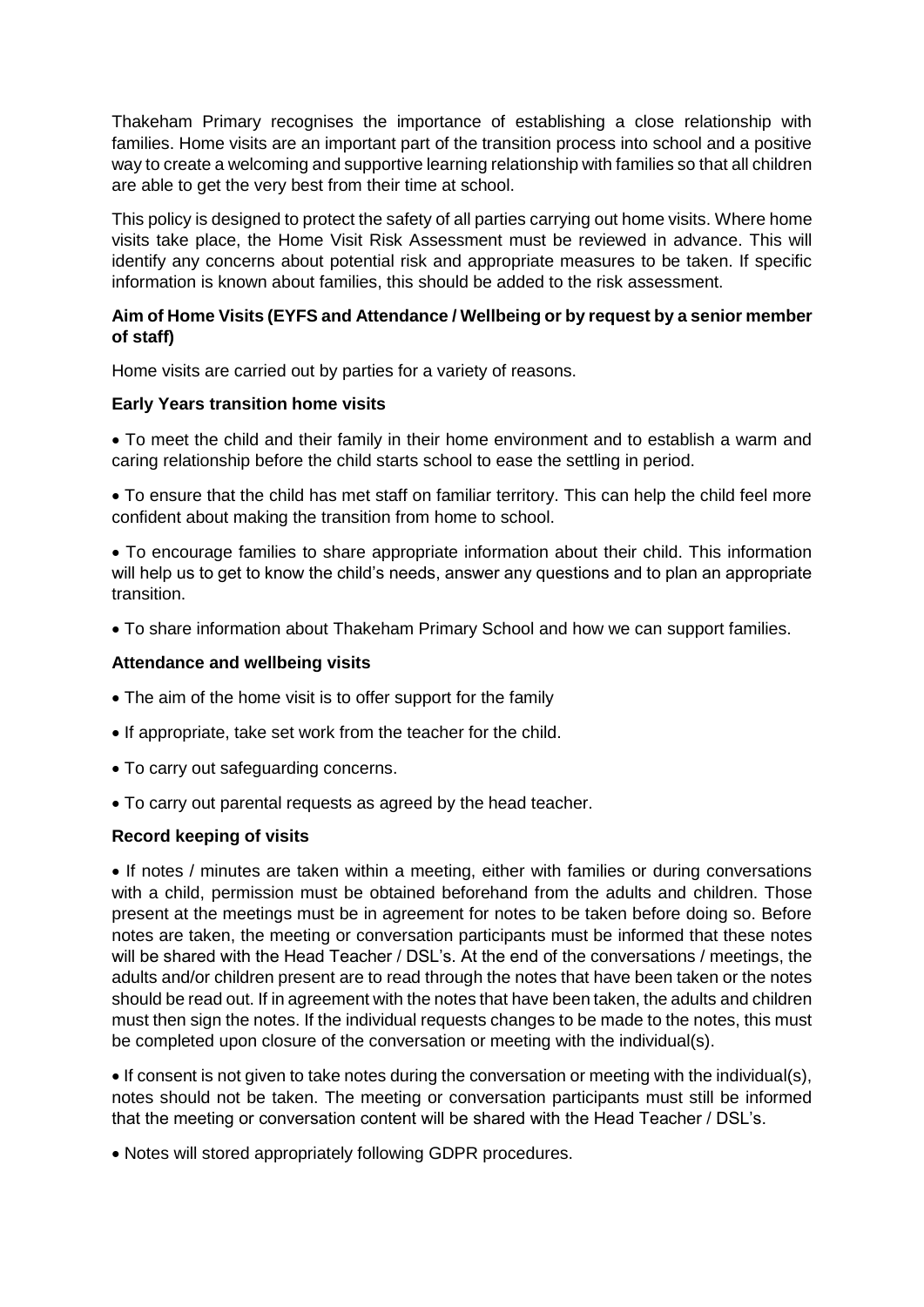## **Procedure**

Home visits must be completed in pairs, following a telephone call or email confirmation to or from families beforehand to agree the visit. The aim of the home visit is to offer support for the family and if appropriate, take set work from the teacher for the child

EYFS home visits will always take place with staff in pairs. Home visits can only take place when the policy and protocols are fully met. Policy and procedures must be consistently applied.

The main office will hold a timetable or information via the school diary of where the staff members are visiting and hold a mobile number for both staff members.

EYFS home visits will be completed at a pre-arranged date and time with the family.

It is important that the families have the time and opportunity to ask any questions that they may have about Thakeham Primary and the transition process.

Attendance / wellbeing home visits will be completed by two members of staff, one being a member of the Senior Leadership Team.

During the home visit, staff members will check in with the families and offer support. It is important for the staff members to have sight of the child who has been absent from school. This is to check their wellbeing and to reassure the child about their return to school when feeling better.

#### **Resources needed for EYFS home visit**

All visits need careful structuring and prepared resources. Staff will take a mobile phone for safety reasons and a map / sat nav to locate the address.

### **During the visit**

- Staff to be aware of pets and other family members that may be in the home
- Sit near a door or exit and if worried, leave the property together
- Staff should demonstrate an awareness and respect for differing cultures

• Staff to comply with appropriate customs such as removing shoes, wearing appropriate / professional clothing (refer to Code of Conduct policy)

Staff should remain aware of time constraints on both themselves and families

### **Risk Assessment (prior to home visit)** See Home Visit Risk Assessment

Check records to see what is known and information available

 Talk to others professionals who may already have had contact or involvement with the family

Obtain information about the location of the home visit.

 Discuss strategies to adopt when working with a potentially challenging family with your line manager.